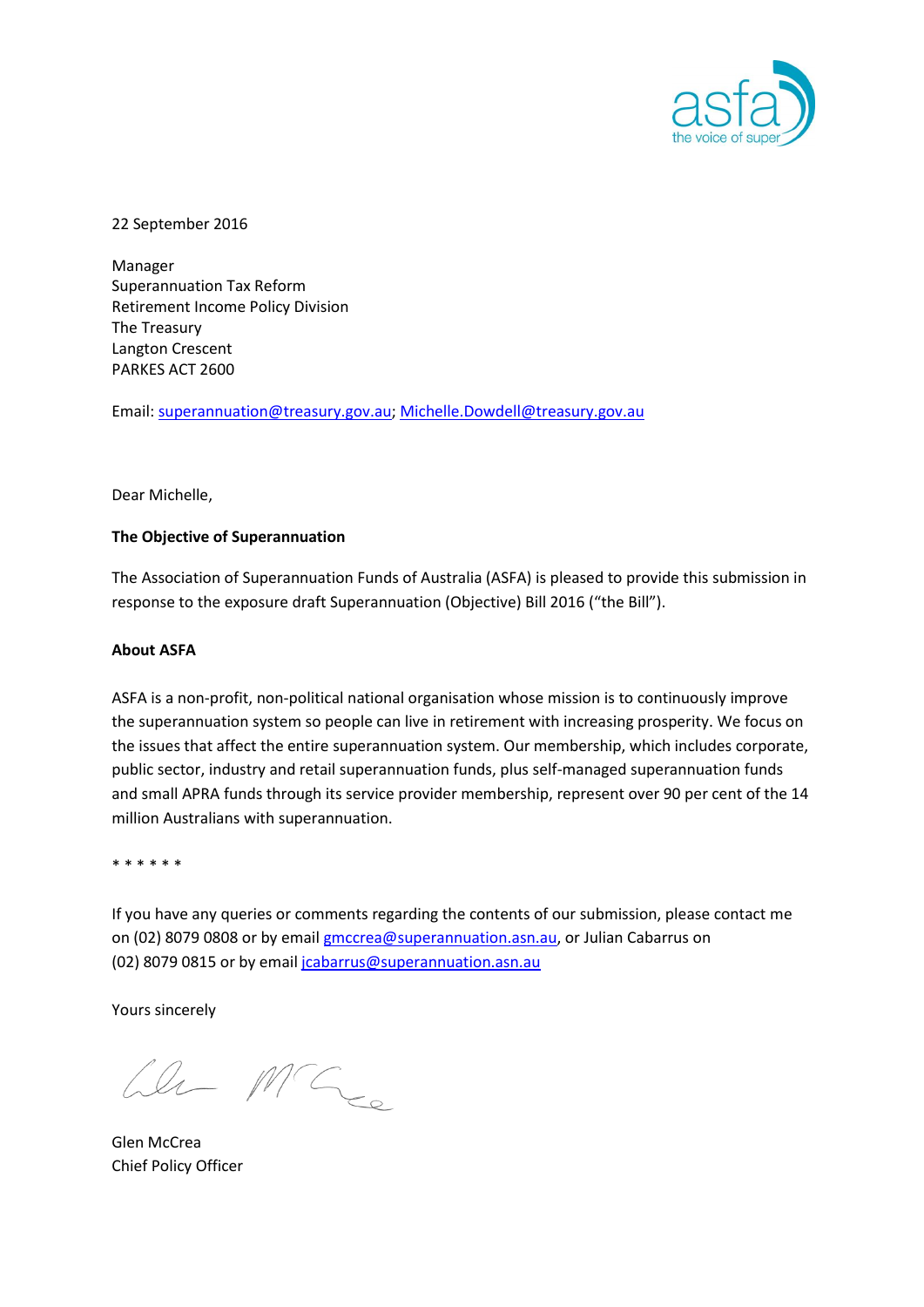# **Introduction**

This submission should be read in conjunction with ASFA's 6 April 2016 submission in response to Treasury's Objective of Superannuation Discussion Paper.

ASFA continues to be strongly committed to the formalisation of an objective for superannuation that reflects the core purpose of the system in providing adequate retirement outcomes for all Australians.

The community deserves to be financially confident in retirement. People spend their working lifetime contributing a portion of their income to a compulsory savings system, and it is fair to expect a dignified retirement commensurate with this sacrifice in return. Preservation of their savings requires the community to forego expenditure today, so that they can enjoy a comfortable standard of living in retirement. The Bill must enshrine an enduring commitment to the achievement of retirement outcomes that meet these community expectations.

A clear and effective benchmark to measure superannuation proposals against in years to come is required to liberate superannuation policy from constant political tinkering. As the pool of private savings grows, there will be an ever increasing temptation for future governments to significantly change a system that is the envy of the developed world. The Bill must protect against this and give Australians confidence that their retirement savings are safe from such erosion now and into the future.

If policy makers act consistently with an appropriate objective for superannuation many more Australians will have an adequate income that meets their needs, both expected and unexpected, throughout retirement. This will minimise the number of retirees living in poverty or relative poverty, and maximise the number living in comfort and with dignity. Achieving a comfortable standard of living in retirement is the aspiration of all Australians and the objective should support that aspiration.

# **Superannuation (Objective) Bill 2016**

# **Primary Objective**

In our submission to the April 2016 Treasury consultation on this matter, we outlined the critical importance of incorporating a concept of adequacy in the objective. The core purpose of the superannuation system is to deliver income which affords a dignified and comfortable standard of living in retirement, over and above what the Age Pension delivers.

The primary objective proposed by the Financial System Inquiry (FSI) has been incorporated in the Bill. This is a sound starting point for the development of a more holistic objective. It recognises that the superannuation system must provide income to retirees in conjunction with the Age Pension. However, it fails to articulate the social goal of the system to maximise the number of Australians living in comfort and dignity in retirement.

The primary objective leaves significant scope for interpretation. A future government considering the compatibility of superannuation policy settings against the terms of the primary objective proposed in the Bill could narrowly conclude:

 "Substitute" is a like for like replacement of the age pension with superannuation in effect being a privately funded alternative to the Age Pension. On this interpretation it would be possible to put in place a means test where there is no benefit to an individual from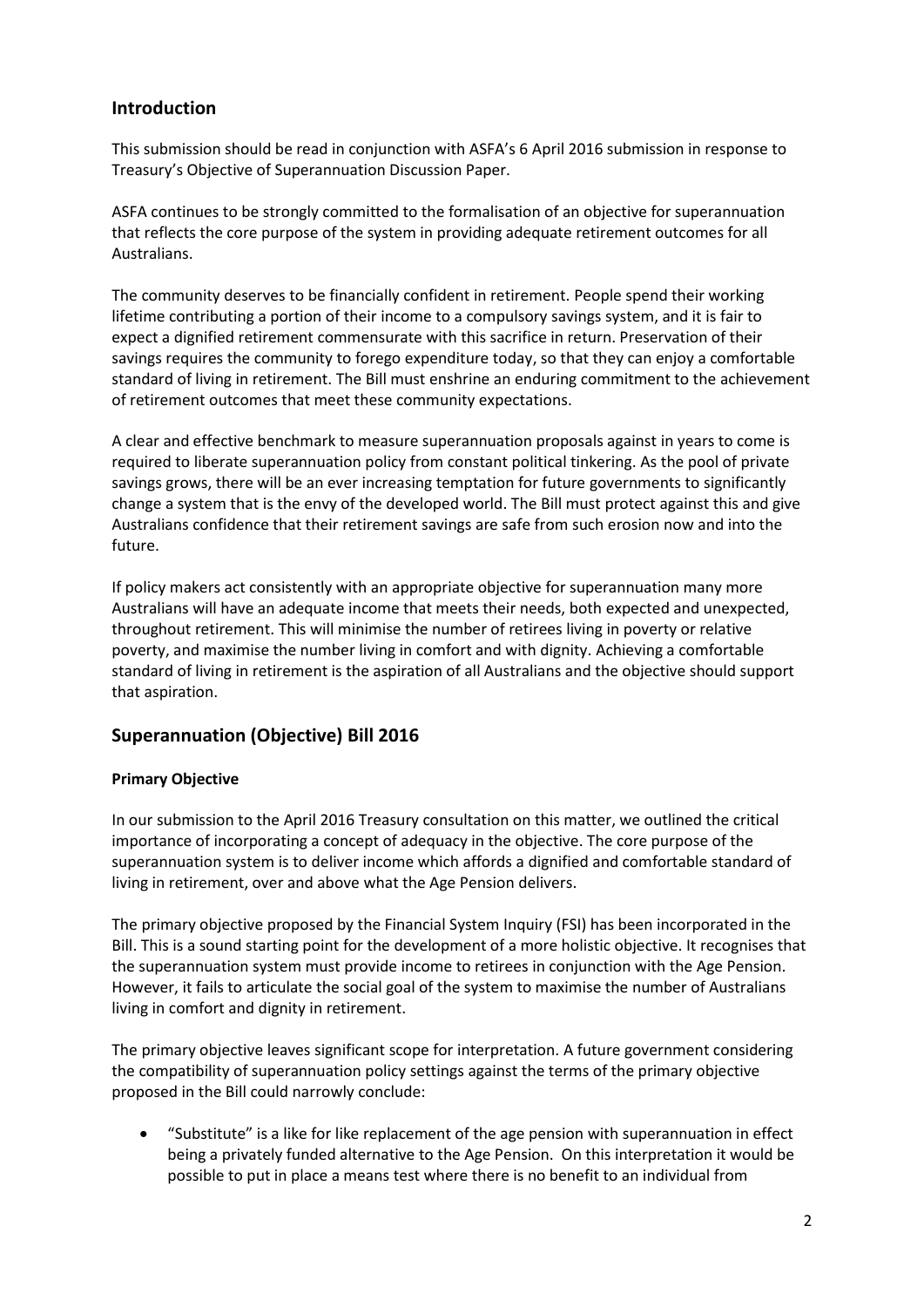superannuation, all the benefits flow to the government in the form of reduced Age Pension expenditures; and

 The word "supplement" is preceded by the word "or", implying that superannuation policy settings do not necessarily have to be cast in such a way that superannuation savings will support a total retirement income in excess of the full Age Pension.

On this basis, a future government could put in place policy settings that were aimed at the achievement of super balances that were no more than necessary to provide an income stream equal to the Age Pension, with no Age Pension entitlement for a person with such a balance. This would be an extremely poor policy outcome that would have negative repercussions on the retirement outcomes of Australians.

ASFA supports a concept of substitution that infers a greater level of self-funding in retirement so that the Age Pension is not required for a subset of the community and retirement incomes generally are higher. The availability of superannuation should provide a higher standard of living to Australians in retirement than what is provided by the Age Pension alone. For example, the critically important bipartisan policy of increasing superannuation guarantee to 12% that will result in increased levels of self-funding in retirement may be brought into question when viewed alongside the Bill's proposed objective, rather than expedited in line with an objective of the system more focussed on adequacy.

The terms of the Explanatory Memorandum do not substantively address the potential shift in policy settings that may arise through implementation of the primary objective as proposed in the Bill. It is not stipulated what the "limits to the level of government support provided"<sup>1</sup> are. Future governments will be left to fill this vacuum with their own interpretation as to the level of support to be provided to superannuation savers. This will perpetuate the setting of policy in the context of the annual budget cycle and further erode confidence in the system.

The references to self-sufficiency in the Explanatory Memorandum are made in the context of alleviating fiscal pressures on government. Whilst it is important to recognise that greater selfsufficiency will indeed alleviate fiscal pressures, the link between self-sufficiency and achieving a dignified and comfortable standard of living in retirement also needs to be addressed. The purpose of superannuation goes well beyond that of the Age Pension's role as a safety net.

We note that the recently announced \$1.6 million superannuation balance pension cap and \$1.6 million balance cap for making non-concessional contributions are examples of policies that encourage self-reliance and the achievement of retirement income in excess of the Age Pension through the superannuation system. These policies reflect the core purpose of the system and ASFA contends the Bill underpinning future superannuation policy should do the same.

Accordingly, we recommend the following objective replace that contained in the Bill:

# *Recommendation:*

*The primary objective of the superannuation system is to provide an adequate income to ensure all Australians achieve a comfortable standard of living in retirement, supplementing or substituting the Age Pension.*

 $^{1}$  EM paragraph 1.20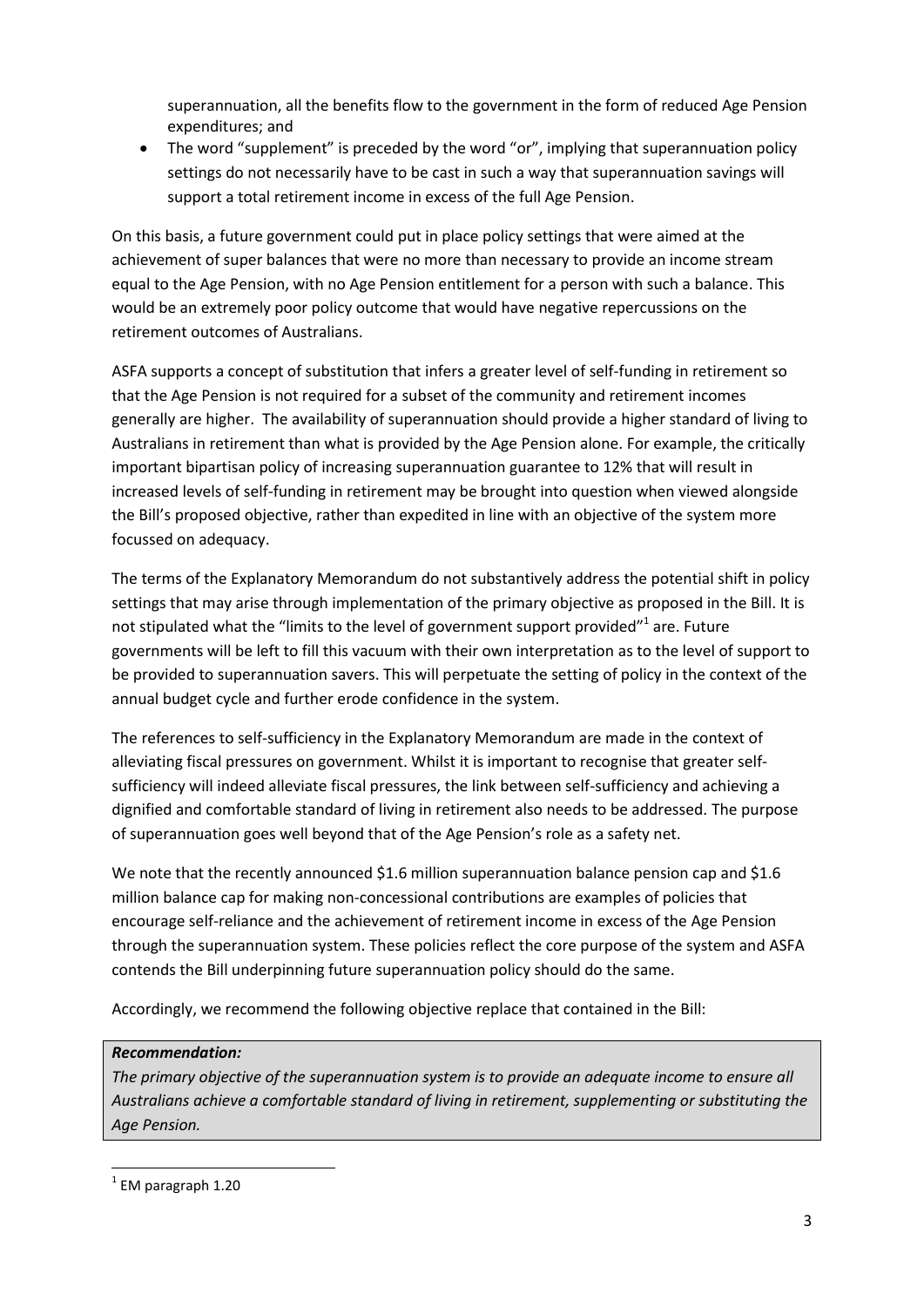## **Subsidiary Objectives**

ASFA agrees that "a single primary objective cannot possibly encompass all aspects of the purpose and attributes of the superannuation system".<sup>2</sup> Superannuation policy decisions should be required to meet the primary objective and fit within the terms of the subsidiary objectives. To effectively achieve this, subsidiary objectives should be incorporated in the Bill, rather than the Explanatory Memorandum.

The Bill doesn't refer to the subsidiary objectives or contain any mechanism for their consideration. The Explanatory Memorandum indicates that addressing the subsidiary objectives in the statement of compatibility (which is only required to consider compatibility with the primary objective) is considered to be "best practice", rather than a prescribed step.  $^3$  Adopting this approach will entrench ambiguity and uncertainty in the policy development framework.

The Explanatory Memorandum also introduces the concept of auxiliary benefits, such as insurance, which are not considered in the Bill. An Explanatory Memorandum should facilitate the understanding of a Bill rather than introduce entirely new concepts. An Explanatory Memorandum can assist in interpreting a law but it doesn't stand as law in its own right.

As noted in our 6 April 2016 submission, ASFA believes the following subsidiary objectives should be incorporated in the framework:

| <b>Subsidiary objective</b>                                           | Why the objective is important                                                                                                                                                                                                                                                                                                                                                                                                                                                                                                                                                     |
|-----------------------------------------------------------------------|------------------------------------------------------------------------------------------------------------------------------------------------------------------------------------------------------------------------------------------------------------------------------------------------------------------------------------------------------------------------------------------------------------------------------------------------------------------------------------------------------------------------------------------------------------------------------------|
| Be equitable in its outcomes<br>for current and future<br>generations | The superannuation system must be equitable in its outcomes.<br>Intra-generational equity in the system ensures individuals are treated fairly<br>after taking into account different levels of income and net worth.<br>Inter-generational equity describes the burden or benefit one generation has<br>compared with another.<br>Treating individuals fairly promotes confidence and belief in the system. As<br>the system matures, this will manifest itself in higher levels of voluntarily<br>engagement by superannuation members to achieve better retirement<br>outcomes. |
| Protect members who suffer<br>misfortune or personal<br>tragedy       | The provision of group insurance is a crucial part of the superannuation<br>system that assists Australian's who suffer misfortune.<br>These arrangements alleviate underinsurance and the potentially<br>devastating economic implications for individuals and their families who face<br>personal tragedy. Lack of cover also adds to the call on the public purse<br>through increased social security benefits including disability payments and<br>single parent allowances.                                                                                                  |

The subsidiary objective relating to insurance should clearly define the purpose of valuable insurance arrangements provided through the superannuation system. It is not adequate to state that "A range of other benefits may also be provided through superannuation, for example

 $^{2}$  Treasury, Objective of Superannuation Discussion Paper p.3, 9 March 2016

 $3$  EM paragraph 1.18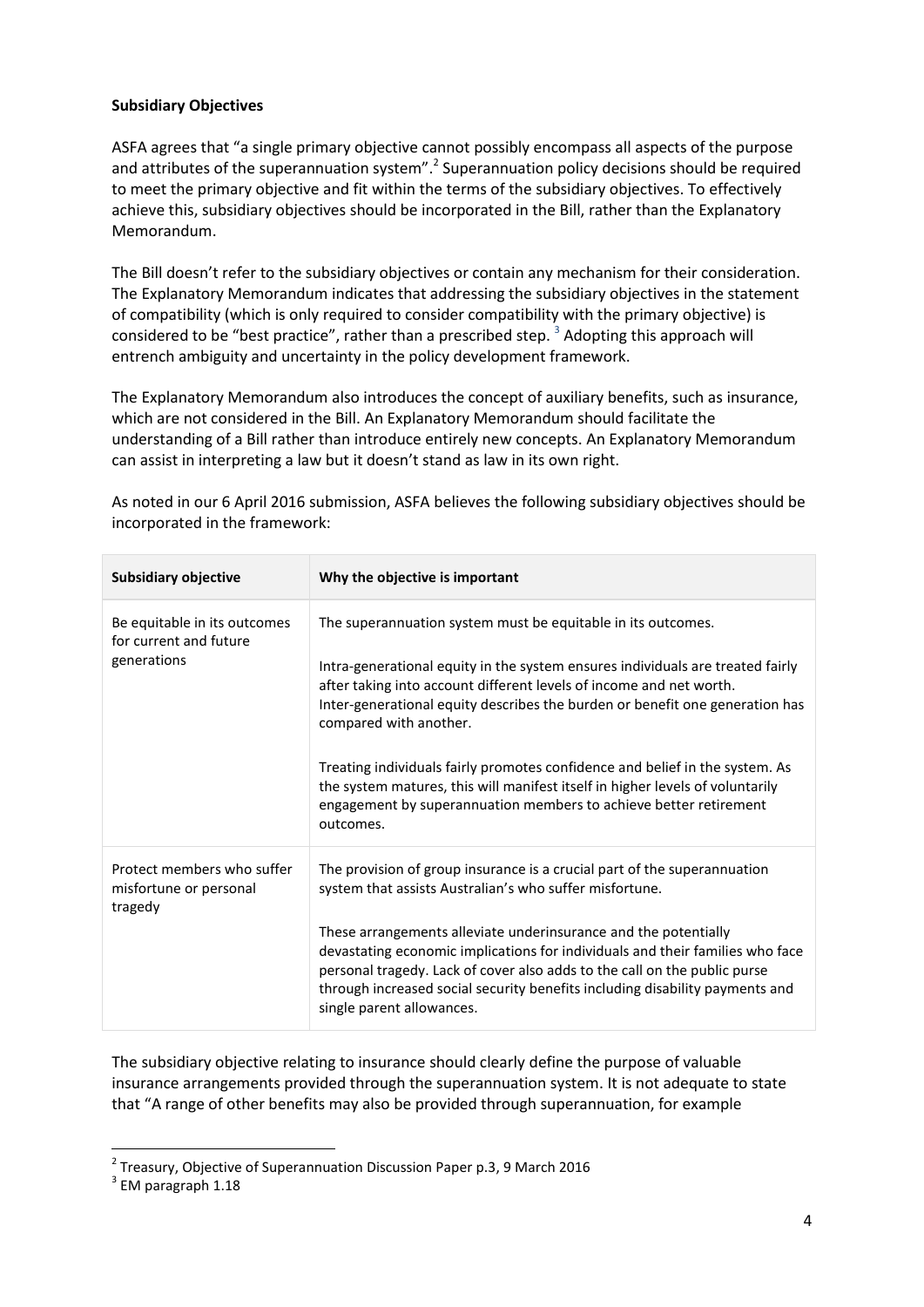insurance."<sup>4</sup> This fails to reflect the broader policy role that insurance in superannuation now fulfils in the community.

Earlier this month ASFA made an extensive submission to the Productivity Commission dealing with the objective of insurance in superannuation. Building on the Commission's proposed objective, ASFA recommends that the subsidiary objective of insurance in superannuation is as follows:

## *Recommendation:*

*The superannuation system provides insurance that delivers valuable protection to the community and meets members' needs at reasonable cost<sup>5</sup>*

The provision of group insurance is a crucial part of the system supporting Australians who suffer a health-related misfortune, resulting in absence from the workforce, which affects their ability to contribute to superannuation. The superannuation system enables members to manage the financial risks associated with ill-health and death during their working life whilst also supporting substantially improved retirement outcomes for claimants.

In terms of social and economic benefits, these arrangements alleviate systemic underinsurance and the potentially devastating economic implications for individuals and their families who face disability or premature death. The lack of, or insufficient, insurance cover also adds to the call on the public purse through increased social security benefits. It is crucial that the system provides the right level of cover at a reasonable cost.

# **Statements of Compatibility**

The Bill requires statements of compatibility to be prepared in respect of proposed superannuation regulation, including an assessment of whether the regulation is compatible with the primary objective of the system and we are supportive of this accountability measure. Similar consideration must be extended to an appropriate suite of subsidiary objectives incorporated in the legislation.

We are also concerned with the carve-out of regulatory instruments from this requirement, the Explanatory Memorandum states:

*"The primary objective of the superannuation system does not affect the meaning of any law of the Commonwealth (other than this Bill). This means that the primary objective cannot be used to interpret any Commonwealth law other than this Bill.*

*As such, the primary objective of the superannuation system will not be applied to instruments issued, or decisions made, by regulators of the superannuation system, such as the Australian Taxation Office (ATO), the Australian Prudential Regulation Authority (APRA) and the Australian Securities and Investments Commission (ASIC), in administering relevant superannuation laws."<sup>6</sup>*

ASFA believes the Bill should be applied in situations where the relevant instrument is not purely administrative or mechanical in nature and it imposes additional requirements above and beyond legislation (for example an APRA Prudential Standard). This will ensure accountability and transparency for any agency involved in setting superannuation policy so that the system is delivering on its promise to members.

<sup>4</sup> EM paragraph 1.28

<sup>&</sup>lt;sup>5</sup> ASFA submission to the Productivity Commission's Draft Report – How to Assess Superannuation Competitiveness and Efficiency p. 9

 $<sup>6</sup>$  EM Paragraph 1.14</sup>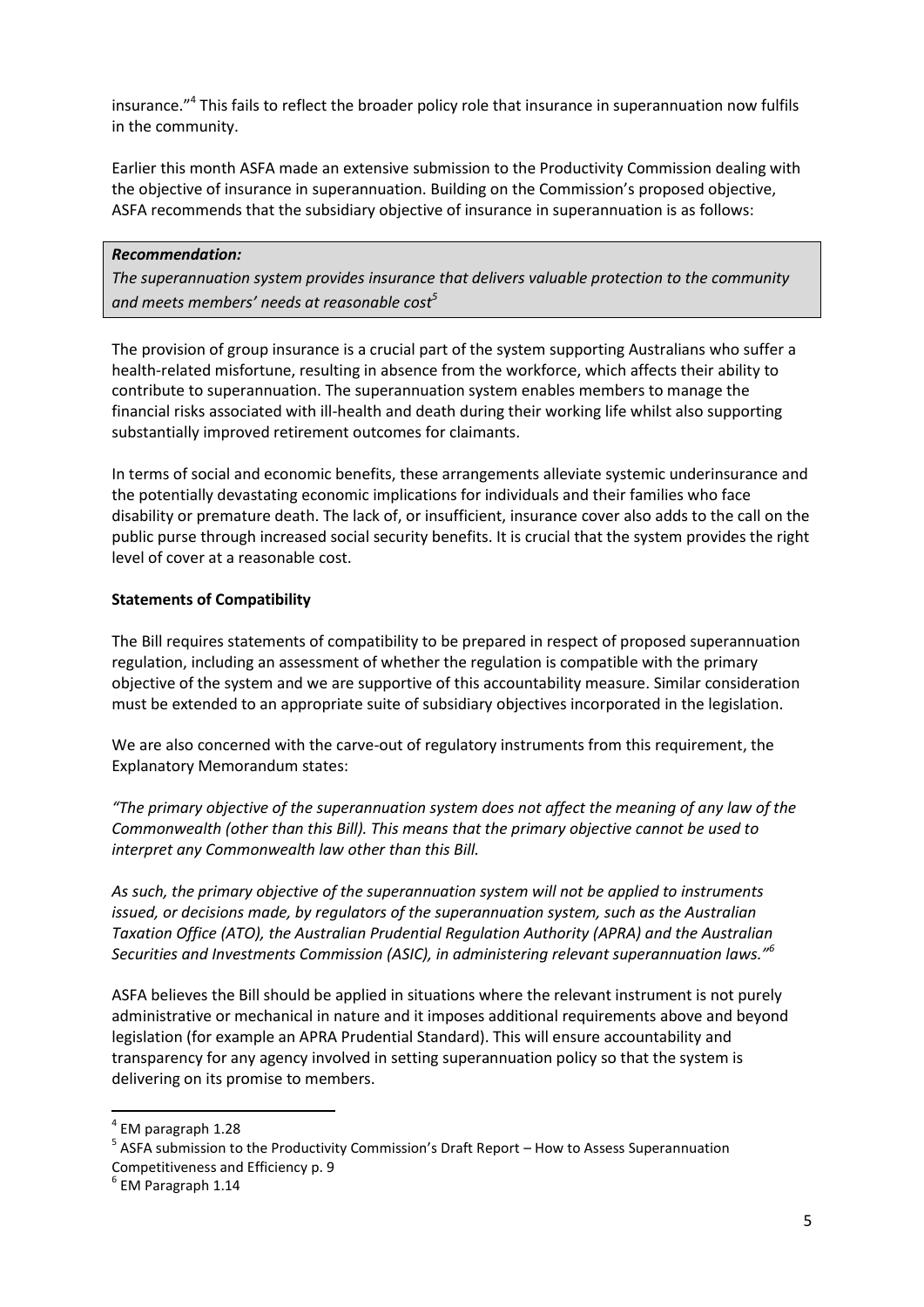## **Measuring the System**

**.** 

ASFA believes the Bill should incorporate a set of objective measures to test policy proposals against and track the success of the system in achieving its objective over the long run. Objective measures will eliminate ambiguity and build trust and confidence in the system. It will protect against detrimental changes that erode this trust and confidence and support policies that deliver an adequate standard of living in retirement.

The spending required to live a comfortable retirement should be analysed, including the gap between the full age pension and this level of income. The questions that must be answered in defining and measuring the objective are:

- What standard of living is the system aiming to deliver to the community in retirement?
- How much income is required to achieve this?

One of the most important steps in establishing what is an adequate retirement income is calculating how much is needed to be spent each year in retirement to support a comfortable lifestyle. However, many people struggle when it comes to developing a budget for their future needs, particularly when their retirement is many years away.

The ASFA Retirement Standard has been developed to help solve this problem by objectively outlining the annual budgets appropriate for various categories of Australians to fund their needs in their post-work years. It provides benchmarks for both a comfortable and modest standard of living, for both singles and couples, and is updated quarterly to reflect changes to the consumer price index (CPI).

ASFA has proposed four quantitative measures to guide the design of superannuation and retirement income policy settings and measure the outcomes that are being achieved. These measures focus on the cost of the Age Pension and tax concessions for superannuation relative to GDP, levels of reliance on the Age Pension, the level of income replacement in retirement and the percentage of the retired population living at a standard equivalent at least to the ASFA Retirement Standard 'comfortable' level.



\*To maintain equity, there should be a ceiling where the system stops providing taxpayer support for accumulating retirement savings or supporting incomes in retirement.

Further detail regarding these measures and the underlying rationale behind ASFA's retirement standards, including budget breakdowns, is contained in our 6 April 2016 submission to Treasury.<sup>7</sup>

 $^7$  ASFA submission to Treasury pp.7-13, Objective of Superannuation Discussion Paper, 6 April 2016